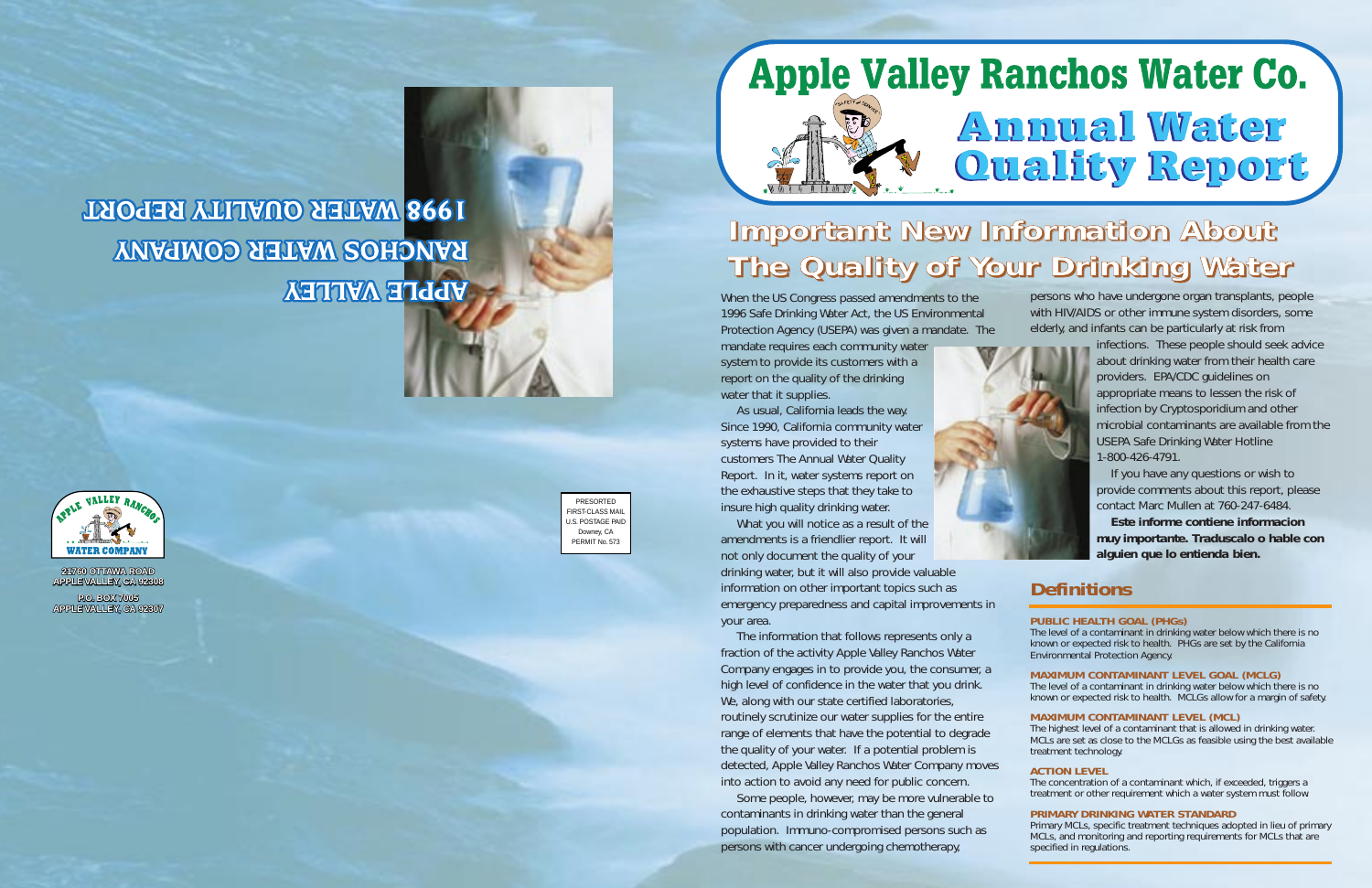Apple Valley Ranchos Water Company pumps 100% of our source water from 21 active deep wells located throughout the community. These wells draw water from the deep Mojave aquifer. This plentiful and high quality aquifer is recharged from snowmelt from the San Bernardino Mountains to the south and the Mojave River to the west. Also, the Mojave Water Agency imports water from the California State Water Project to spread in the Mojave River to help recharge the ground water.

Some of the water we pump has been age dated close to 10,000 years old by the United States Geologic Survey. That means it has been protected and naturally filtered for a long time. Because the water is in the ground, it dissolves naturally occurring minerals and, in some cases, radioactive material, and can potentially pick up substances resulting from the presence of animals or human activity. Drinking water, including bottled water, may reasonably be expected to contain at least small amounts of some contaminants. The presence of contaminants does not necessarily indicate that water poses a health risk. More information about contaminants and potential health effects can be obtained by calling the Environmental Protection Agency's Safe Drinking Water Hotline (800-426-4791).

### **Automated Information Service Now Available at AVRWC**

*Misplaced your bill, and need to know the amount and due date? Want to check if your payment has been received, or what your account balance is? Don't have time to wait on hold to talk to the next available representative? Access your account 24 hours a day, 7 days a week using the new automated information service now available at AVRWC. Simply have your 10 digit account number handy and dial 247-3162, or 800-481-9190, and choose from the available options to find the answers to these and other questions. And don't worry; if you get lost you can press zero during regular business hours to talk to one of our friendly customer service representatives. Use it today!*



# **Where Does Your Water Come From?**

### *AVRWC Now on The World Wide Web*

**This report along with other useful consumer and resource information can now be obtained from the Internet. Find us at www.avrwater.com. And as usual, your comments are welcomed.**



**Apple Valley Ranchos Water Company is pleased to offer you this "Buy 1, Get 1 Free" coupon to attend the 16th annual High Desert Home and Garden Show April 9, 10 & 11, 1999.**

*The High Desert Communities Water Awareness Expo is a group made up of the various water purveyors in the High Desert, and this will be our 8th year as a group promoting water education in the High Desert. Please come see us in our booth at the Home and Garden Show where we can discuss water issues, spin for prizes, and see our demonstration garden.*

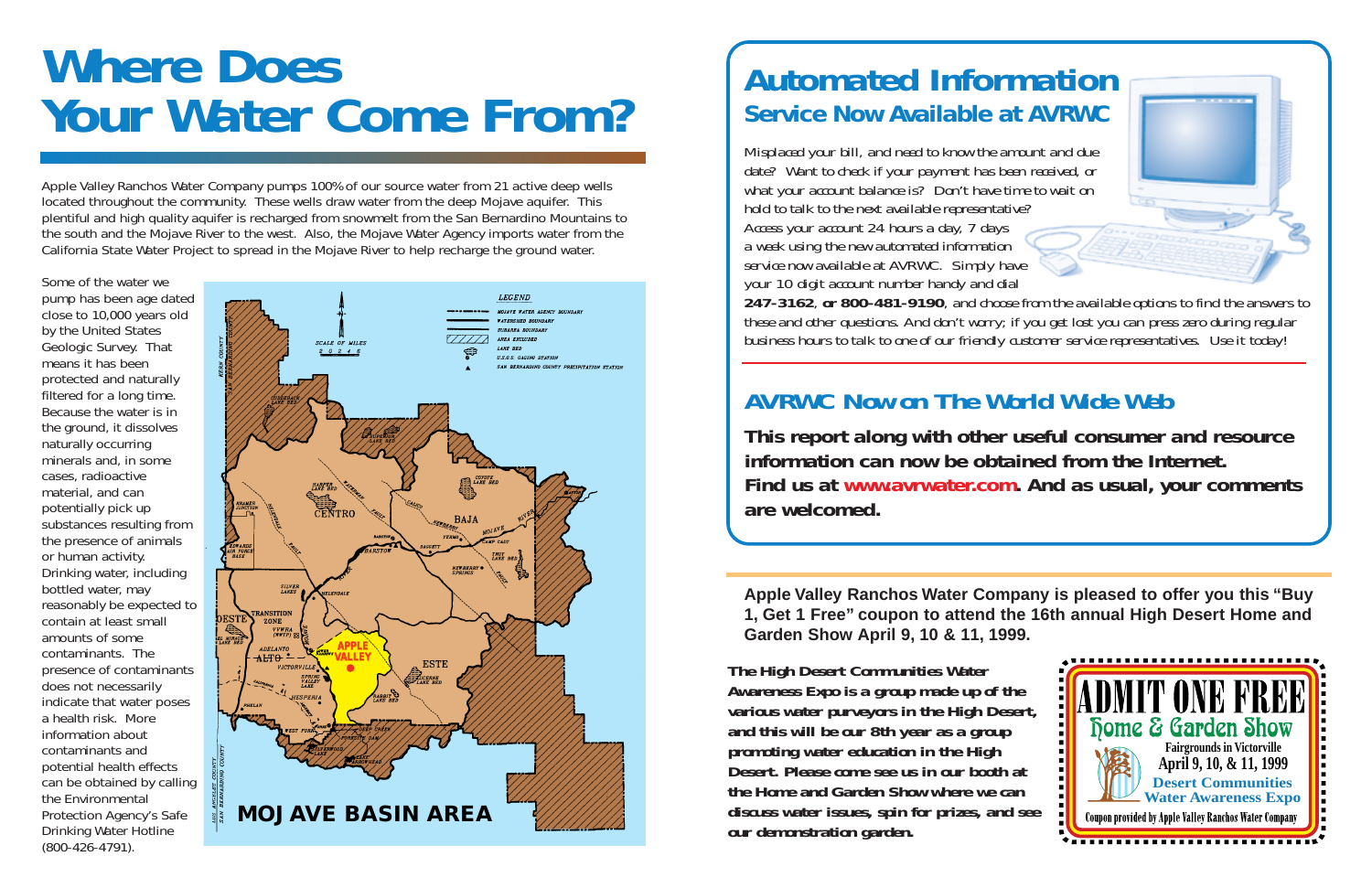### **Y2K / Emergency Preparedness**

Like all companies, Y2K issues affect AVRWC hardware, databases, software, information systems, technical infrastructure, vendors, suppliers and contractors. Likewise, the Y2K preparedness of vendors and third parties may directly impact AVRWC.

In an effort to address the Year 2000 issue head-on, AVRWC is engaged in an ongoing process of analyzing its products and suppliers, acting to ensure effective operation through the change of the century and well into the future. The primary goal of AVRWC's Year 2000 Project is to ensure that AVRWC's vital business processes will operate in the next millennium by being Y2K compliant. This project has been in active operation for over a year.

In order to provide additional assurances, AVRWC engaged an independent consulting firm to provide a general evaluation of its Year 2000 conversion plan. AVRWC is proud to report that it received a Figure of Merit of 100%, which is the best score possible. This grade reflects the completeness, reasonableness and prioritization components of the plan, and measures how well AVRWC's risk has been addressed by the plan.

In addition to our Y2K efforts, AVRWC is contributing time, effort, and resources to general emergency preparedness. As with Y2K, events beyond AVRWC's control can affect water service to our customers. In the event that water service is interrupted or is adversely affected for any reason, you can be assured that AVRWC will do its best to minimize the impact on its customers.

<sup>I</sup>n order to ensure that tap water is safe to drink, EPA prescribes regulations, which limit the amount of certain contaminants in water provided by public water systems. Food and Drug Administration (FDA) regulations establish limits for contaminants in bottled water, which must provide the same protection for public health. Contaminants that may be present in source water include:

•Microbial contaminants, such as viruses and bacteria, which may come from sewage treatment plants, septic systems, agricultural livestock operations, and wildlife.

•Inorganic contaminants, such as salts and metals, which can be naturally occurring or result from urban storm runoff, industrial or domestic wastewater discharges, oil and gas production, mining, or farming.

•Pesticides and herbicides, which may come from a variety of sources such as agriculture, urban stormwater runoff, and residential uses.

•Organic chemical contaminants, including synthetic and volatile organic chemicals, which are by-products of industrial processes and petroleum production, and can also come from

**Radon**

*Regulations for Radon are currently under development by the United States Environmental Protection Agency (USEPA). Radon is a naturally occurring gas formed from the normal radioactive decay of uranium. It is colorless, odorless, tasteless, chemically inert, and radioactive. Radon can be found virtually everywhere on Earth.*

*In anticipation of this new regulation, AVRWC has been monitoring its wells for radon for years. The range of radon found in Ranchos' wells is 220 pCi/L to 1920 pCi/L (picocuries per liter of water). The average radon level is 476 pCi/L. The National Academy of Sciences (NAS) has determined that 476 pCi/L radon in water can transfer to approximately 0.0476 picocuries in indoor air. The USEPA recommends that homeowners take remedial action if the indoor air radon level in their home exceeds 4.0 picocuries. The average outdoor radon level is 0.4 picocuries.*

*In 1991, Ranchos monitored indoor air levels in employee homes in Apple Valley to get a feel for local indoor levels. The range of indoor levels found was not detected (<0.5 picocurie) to 2.4 picocuries, and averaged 0.74 picocuries. It appears that there is not a serious indoor air radon problem in Apple Valley, but all home owners should perform monitoring of their own homes to make sure. The contribution of radon from Ranchos' drinking water appears to be negligible (approximately 1% of the recommended indoor standard).*

*To obtain information on radon in your home, call the State of California, Department of Health Services Radon Information line at 1-800-745-7236.*

### **What Kinds of Contaminants Might be Found in Drinking Water**

gas stations, urban stormwater runoff, and septic systems.

•Radioactive contaminants, which can be naturally occurring or be the result of oil and gas productions and mining activities.

AVRWC is proud to tell you that there have been no contaminants detected that exceed any federal or state drinking water standards. All primary (health related) and secondary (aesthetic) drinking water standards are being met.

This report is intended to provide information for all water users. If received by an absentee landlord, a business, or a school, please share the information with tenants, employees or students. We will be happy to make additional copies of this report available. Complete records of water quality analyses are open for inspection by the public upon request.

#### **If you would like more information about water quality, please call: Marc Mullen at (760) 247-6484.**

| <b>Water Main and</b><br><b>Hydrant</b><br><b>Improvement</b> | Length of<br><b>Water Main</b><br><b>Installed</b> (feet)* | <b>Number of New</b><br><b>Fire Hydrants</b> | <b>Water Source</b><br>of Supply<br><b>Improvements</b> | <b>Total</b><br><b>Dollars</b><br><b>Reinvested</b> |
|---------------------------------------------------------------|------------------------------------------------------------|----------------------------------------------|---------------------------------------------------------|-----------------------------------------------------|
| \$6,788,910                                                   | 177,318*                                                   | 75                                           | \$1,056,759                                             | \$7,845,669                                         |

*\*does not include distribution main acquired from Town of Apple Valley*

**In 1999, AVRWC has budgeted \$1,971,450 in water system improvements.**

#### **Apple Valley Ranchos Water Company System Improvements •1992-1998•**

### **Capital Improvements**

*One of the most important aspects of operating a public water system is reinvestment in infrastructure. Infrastructure replacement is an often overlooked necessity to assuring continued superior service to a community. In addition, many neighboring water utilities rely on Apple Valley Ranchos Water Company for an emergency source of water supply. Maintaining a strong infrastructure benefits everyone in the community. Since AVRWC has become part of Park Water Company, it has a history of reinvesting profits back into the company. Over the last six years, AVRWC has invested approximately \$7.8 million in the water system. This figure includes AVRWC's purchase of the Town of Apple Valley's water system in 1998 which added 2, one million gallon storage tanks and a 900 gallon per minute well. The table below summarizes these improvements.*